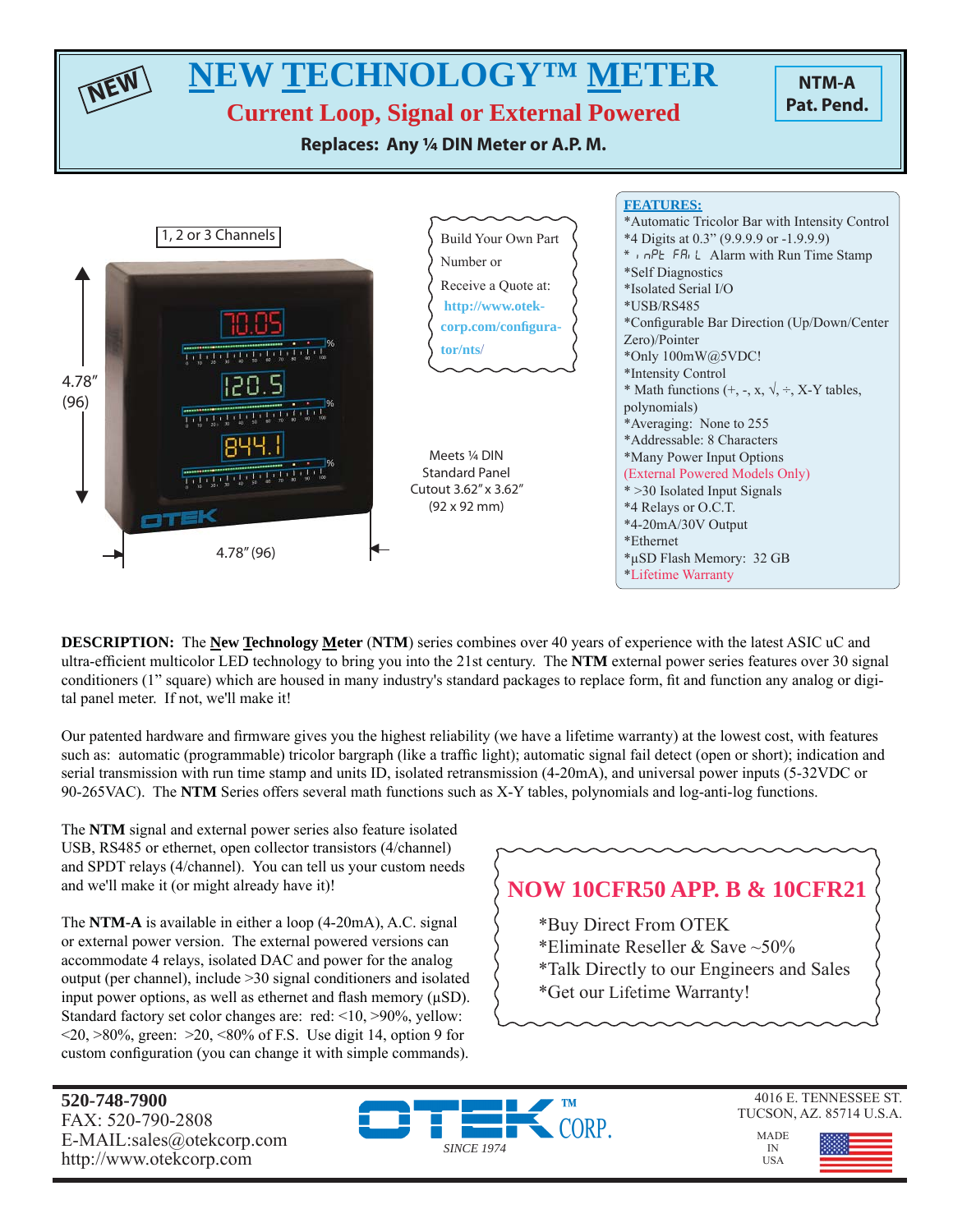# **THE PRODUCTS**

All New Technology products share the same innovative electronic circuit design. The difference between the models is their mechanical features (see Block Diagram and mechanical drawings). Some are displays only, some are single or multi channel, some can have relays, DACs, ethernet and flash memory, and some require an external power source. But all products contain the New Technology, which consumes less than 1% of comparable digitals (20-100mW for loop/signal powered versions) and approaches the power consumption of analog meters.

# **WHAT CAN YOU DO WITH OTEK'S NEW TECHNOLOGY?**

**Note on Otek's Powerless<sup>TM</sup> Technology**: If your signal cannot supply  $\geq 15 \text{mW}$  ( $\sim 5V/3 \text{mA}$ ), contact us or use external power models.

**1. One Channel Models: -0, -4, -B, -D, -F, -H, -L, -M, -N, -P, -S & -X:** Implement any math function, X-Y table (25 point), polynomials (9<sup>th</sup> order), offset, tare, zero, scale, log & anti-logarithmic to affect the unit's display at will. Some examples are: change the display & data using any combination as commanded by your algorithm, such as  $\frac{+}{-}\times\frac{+}{\sqrt{}}$  or set a variable or linearize the display using X-Y tables or polynomials. This works well for odd shape containers. You can also change the reading from ◦F to ◦C or ◦K or compress/expand the display (and data out) using the log and antilog functions. In addition, you can change the factory default alarm pointers and colors or delete them. Zero & Span potentiometers **are included** for manual adjustment. **Note:** Models -D and -F have internal USB serial I/O that is not accessible to the customer. Contact Otek for access.

#### **OTEK's New Technology**

series is only limited by your needs and imagination. Just give us a call at 520-748- 7900 or email us at sales $@$ . otekcorp.com and give us the challenge to develop the best algorithm for your process.

#### **2. Two Channel Models: -1, -2, -3 and -5 through -9 &**

**-A: Note:** Also available in models with 3 or 4 channels. Features include all those of the single channel models and each channel is 100% isolated from each other. In addition, you can add, subtract, multiply, divide, find the square root between channels. You can also use one channel to monitor/control the input signal and the second channel to indicate deviation, differential such as PID, alarm override or one channel setpoint can be used to control another channel function. You can also use one channel as a backup if the other channel becomes disabled or use them as volume & flow  $(\sqrt{})$  monitors/ controllers. The **New Technology** two channel models are also perfect as REM/RAD indicators/controllers (also see our RPM series with logantilog functions for radiation monitoring).

Contact OTEK for algorithms and formulas or any idea you wish to share with our audiences via our Youtube or Facebook page posts.

#### **3. Three Channel Models: -3, -5, -7, -8 and -A: Note:**  Also available on 4 channel models -5, -7 & -8. Otek's New Technology three channel models perform all the functions outlined in #1 and #2. Further, one channel can indicate the input variable and the other two channels can be setpoint indicators/controllers (Hi, Hi-Hi, Low and Low-Low limits), or subject the input/ output to any mathematical function or algorithm such as **PID** or display the input vs. output and derivative, or switch scales when the input reaches a limit/band such as for flow-volume-pressure or temperature. Monitor Volts, Amps and Watts AC or DC or any of 3 variables, including Hertz, lead/lag, power factor, peak/valley or for synchronizing of power lines with the bipolar (center zero) tricolor bargraph.

The **New Technology** series brings **Process Automation Control** (PAC) within your reach and affordability. These models are compatible with any DCS/SCADA system using their USB/RS485/Ethernet I/O options and allow for ease of interface with wireless systems.

#### **4. Four Channel Models:**

**-5, -7 and -8:** The four channel models offer all of the functions outlined in #1, #2 and #3. However, with the additional channel available, the New Technology barmeters rival flatscreens with superior HMI/MMI functionality and ease of viewing/analysis of any combination of 4 variables. For example, Volts/ Amps/Watts/Hertz or temperature/pressure/pH/humidity. The four channel models can also be used to monitor/control the product of the other 3 variables, making them ideal for the petrochemical industry.

**Data Logging**? Some models offer optional μSD memory to record 24/7 anything available via the serial I/O. Maximum capacity (and growing) is 32 GB!

#### **REDUNDANT CONTROL:**

Because all channels are 100% isolated from each other, you can use any multi-channels model as a redundant controller. If you need the "Democratic vote," algorithm, contact OTEK or see our Model **TRC** (Triple Redundant Controller).

**520-748-7900** FAX: 520-790-2808 E-MAIL:sales@otekcorp.com http://www.otekcorp.com



-2-

4016 E. TENNESSEE ST. TUCSON, AZ. 85714 U.S.A.

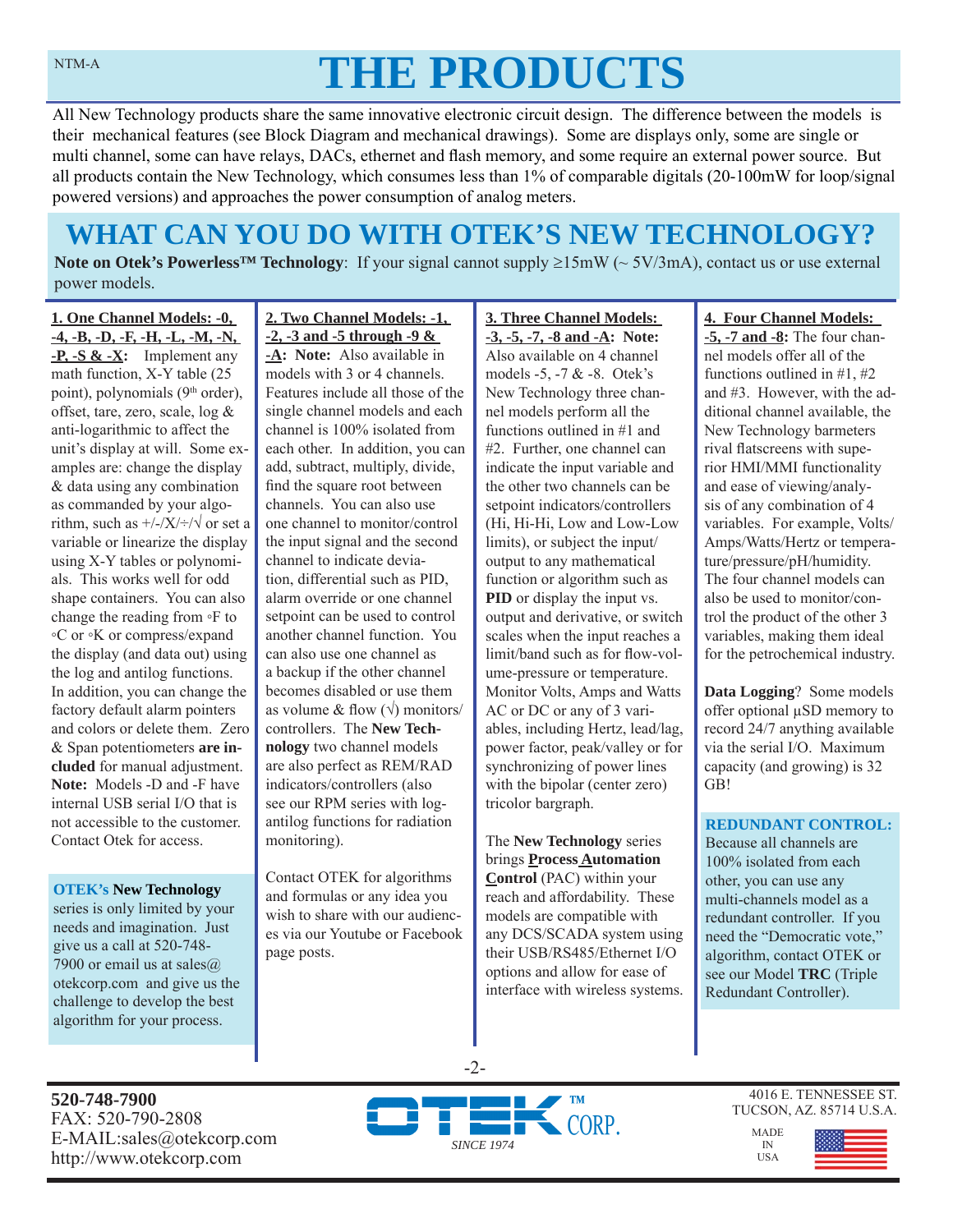# **Description, Notes & Order (Continued)**

**Digit 5, Serial I/O & Memory: Settings: 8N1N, 1200-19,200 Baud, ASCII.**

### **LOOP/SIGNAL POWER ONLY:**

**Digit 5, Serial I/O: Option 0, USB:**  Complies  $100\%$  with  $\nabla$ 2.0 and if digit **10,** option **1** is selected (USB powered) then digit **5** must be option **0**.

**Digit 5, Option 1, RS485**: Complies with industry standard and requires  $5VDC@<3mA$  and a terminating 330 Ohm resistor at first and last unit in the BUS.

# **EXTERNAL POWER ONLY:**

**Option 0, USB & Option 1, RS485**  (see above), plus:

**Digit 5, Option 2 Ethernet:** Complies with 10 Base-T/100Base-TX RJ45 up to 19,200 Baud. Maximum power consumption is  $\leq 300 \text{mA}$  ( $\partial$ <sub>25</sub>V)  $(1.5W)$ .

**Digit 5, Options 3 & 4: uSD Flash Memory: Contact Otek for availability.** Internal μSD flash memory with up to 32 gigabytes capacity. You can store selected data at-will via serial command and download it as required. A 32 GB card logging 3 times per second can hold approximately 4 year's worth of data.

> Need a Transmitter? See model **NTY**



### **DIGIT 6, GRADE:**

Industrial Grade (Options 0 or I) is per these published specifications. Grades **M** and **E** per agreed specifications. Options **E & M** typically include an EMI/ RFI shield all around and filtered connectors to meet EPRI-TR-102323-R3 (requiring ~2" deeper case). OTEK will build to certain nuclear or MIL-Standards but testing and confirmation of compliance, if required, will be quoted extra. Option **0** is 94VO plastic, option "**I**" is an aluminium nickel plated case and cover; bezel face has black powder coat finish to Mil-Specs. The back cover is either black plastic or nickel plated aluminum. Typical Mil-Specs: 461, 462, 169, 901, 801, RTCA-160, I EEE344, etc. Contact Otek for custom colors.

NTM-X: Certified for Class I, Div. 1, Groups B-G; EX & IECex: IM2, Exd1.

# **Other Important Data:**

**Math Functions:**  $+$ ,  $-$ ,  $x$ ,  $\div$ ,  $\sqrt{}$ , Polynomials to 9th order, 25 Point X-Y table, zero, offset, span and tare. You can add, subtract, multiply, divide (etc.) one channel to/from another channel and display the result in the other channel (i.e. V  $(Ch.1)xA(Ch.2)=W(Ch.3)$ .

**Signal Failure Alarm:** Requires approximately 1 minute of normal (mid-scale) operation for it to alarm the display and output the serial data after the signal (Powerless™) has ceased.

Serial I/O: Setting: 8N1N, 1200-19,200 BAUD, 8 Character Address **PID:** Programmable (best with >dual channel models) automatic or manual with external 10K Ohm potentiometer (option **56**).

**High Quality:** No matter their size or number of channels all use the same  $(SV & V)$  firmware, hardware and commands. No matter their grade (Industrial, Mil-Spec, Nuclear) they all carry a **lifetime warranty.**

# **Industrial Grade Common Electrical Specifi cations**

### **Input & Display:**

\*A/D: Accuracy, Linearity & Resolution:  $\pm$  0.5% of F.S.  $\pm$ 1 L.S.D. over entire temperature range of  $0\n-60^{\circ}$  C. 12 Bits, Conversion Rate: 40/sec, Averaging: 0-255, zero, span, offset, tare, math functions, 25 point X-Y tables & polynomials  $(9<sup>th</sup>)$ \*Bargraph: 51 Automatic Tricolor (R/Y/G) Segments \*Digits: Four Full Digits (9.9.9.9 & -1.9.9.9). \*Typical Power Consumption of Display: 10-100mW@3.3V-5V \*Temperature Coefficient: +/-50PPM/°C \*Operating Temperature: -10 to +60; Storage:  $-20$  to  $+70^{\circ}$ C \*CCMR: >90dB@50-60Hz \*Isolation: >500VDC to any other I/O & P.S. \*Humidity: 5-95% RH non-condensing \*Front Panel: NEMA 3. NEMA 4x on request. \*Failed Signal Detect:  $\sim$  20 seconds after  $> 1$  minute "On"  $@50\%$  of F.S. \*Calibration Check: 2 years recommended. **Note 1:** See page 13 of the **master catalog for e**nvironmental specs vs. housing, bar length and digit size.

**Note 2**: E and M grades are the same as Industrial unless otherwise specified.

**520-748-7900** FAX: 520-790-2808 E-MAIL:sales@otekcorp.com http://www.otekcorp.com



-3-



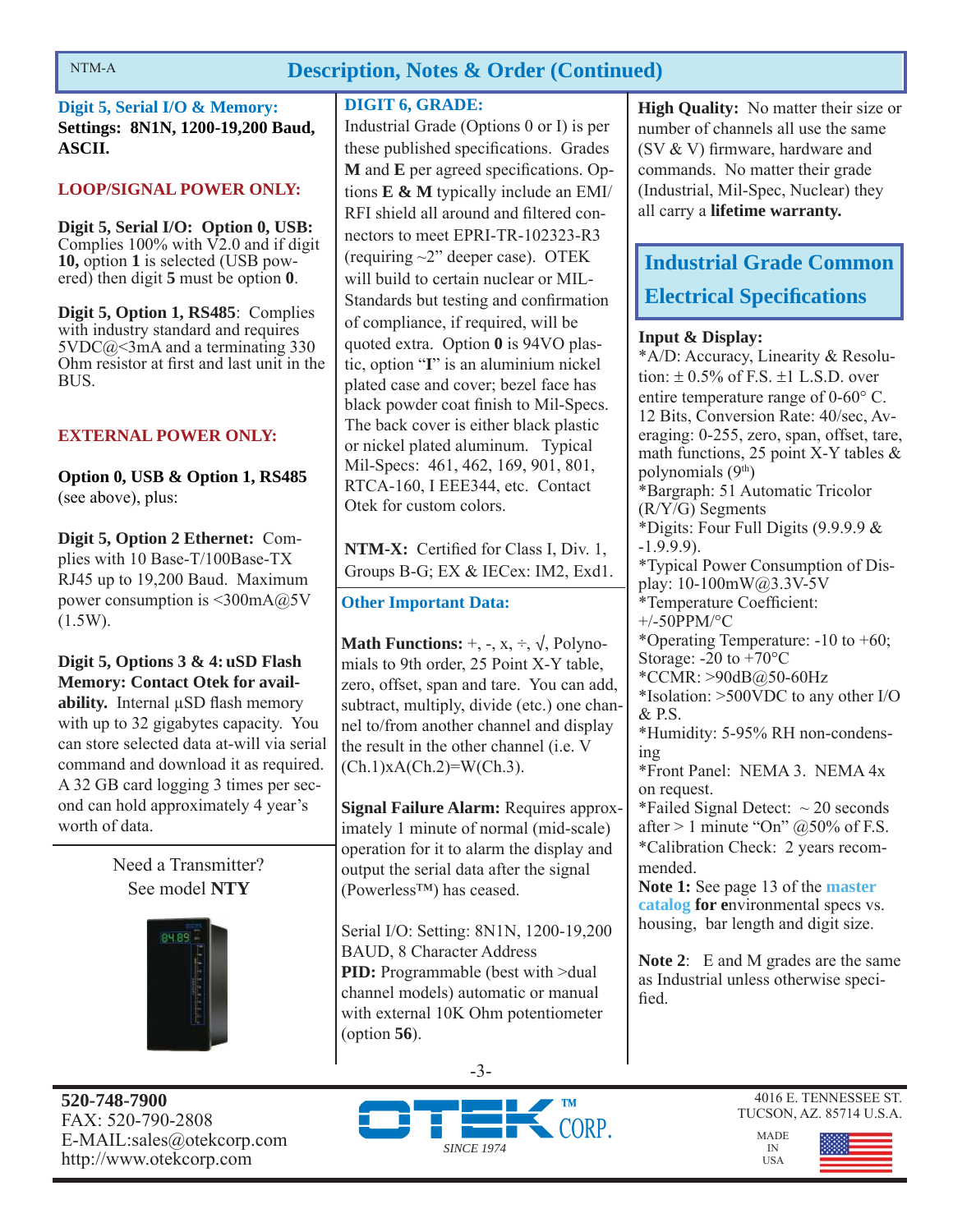**Industrial Grade Common Electrical Specifications** 

**(Continued)**

# **AVAILABLE ON EXTERNAL POWER MODELS ONLY:**

**Outputs:**

**\*Analog Output:** Accuracy & Linearity:  $\pm 0.5\%$  F.S.;  $\pm 0.1$  LSB, Range:  $3-24mA$  (max. load:  $\leq 1K$  Ohm). **\*Analog Output Temperature Coeffi cient:** +/-50PPM°C **\*Analog Output Isolation To All Other I/O & Power:** >500VDC

**\*Relays:** 4 Each/Channel (except NTY, 2): SPDT Form C, 1A Max @ 120VAC/30VDC resistive load only, Contact Protection: 300VAC/DC on all contacts. Speed: +40mS (main loop).

# **O.C.T. (Open Collector Transis-**

**tors):** VCE Max: 30VDC; Ice Max: 30mADC, Speed: +40mS (main loop).

**Note 1:** Relays & O.C.T. have P.O.D. (~100mS) and can be set for fail safe operation (normally on).

**Note 2:** See Digit 11 for default set points and User's Manual for command set via serial control.

Note: All  $\pm$ 1 LSD and % full scale range unless noted. **Option 00 & 17 For Loop Power Only:**

**Option 00, 4-20mA Loop Powered:**  Burden: >3V@4mA, ≤5V@ 20mA; Range: 3-26mA; Accuracy & Linearity:  $\pm 0.5\%$  of F.S.,  $\pm 1$  LSD. **Option 17: 10-50mA Loop Powered:** Burden: >3V@10mA, ≤5V@ 50mA; Range: 3-50mA; Accuracy & Linearity:  $\pm 0.5\%$  of F.S.,  $\pm 1$  LSD.

**520-748-7900** FAX: 520-790-2808 E-MAIL:sales@otekcorp.com http://www.otekcorp.com

# NTM-A **INPUT SIGNAL SPECIFICATIONS (Digits 8 & 9)**

**Options 01 Through 18, A. C. Signal Powered Only:** *FUSE IT!* Use external  $1/2$  ASB for Volts and 7 ASB for Amps.

# **Important Notes**:

1) C.T. are sensitive and limited to the secondary (output) impedance. OTEK A.C. signal powered products present and input impedance of  $\sim 0.2$  Ohms  $(\sim 1 \text{V} \text{@} 5 \text{A})$ . Make sure your C.T. can drive a >0.3 Ohm load without saturating or losing linearity. Contact Otek for assistance. Best C.T. to use: >100:5 ratio.

2) All inputs for 50-60 Hz lines. Contact Otek for 400 Hz lines.

**Option 01, VAC (P.T.):** Burden: 0.2 Ohm  $<100$ mW; Range: 30-140V/40-100Hz; Accuracy & Linearity:  $\pm 0.5\%$  of F.S. Best operating range: 90-140VAC to specifications.

**Option 02, 5 AMP A.C. (C.T.):** Burden: <100mW; Range: .5-5A; Accuracy & Linearity:  $\pm 0.5\%$  of F.S. Best range: 2-4 Amps. Note: Not available in **"-F"** case.

**Option 03, Watts A.C. (C.T. & P.T.):** Not available on **case -F**. Range: >100<600W/50-60Hz; Accuracy & Linearity:  $\pm 0.5\%$  of F.S. at 90-140VAC & 1-4AAC. Best operating range: 100- 500 Watts. For 400 Hz lines, use option 03 and specify (03=400 Hz line) after the complete part number.

**Option 04, Hertz VAC:** Not available on case -F. Range: >30V<140V & >30<100Hz; Accuracy & Linearity:  $\pm 0.5\%$  of F.S. For 400 Hz lines, use option 04 and specify (04=400 Hz line) after the complete part number.

**Option 05-14:** Same as options **01** through **04**.

# **PROPORTIONAL CONTROL?**

For proportional control, use a two (or more) channel model. Channel 1 is powered by your signal and the display signal (using a 4-20mA out) to drive the Channel 2 input. Channel 2's 4-20mA output allows you to control your generator. The result: Channel 1 display your AC signal and Channel 2 display it's 4-20mA output. Only Channel 2 needs power for its analog output and/ or relays. Use part number NTM-(1, 2, 3, 5, 6,7, 8, 9 or A)??-269-?21-99). Note: "?"= any available option on Digits 5, 6  $& 10$  and specify (9=Ch) 1 signal power, Ch 2 external power). Also see the new model **NTI**.

# **VAC/DC Signal Power Only:**

### **Option 16, 7-140VAC/DC:** Now you can

 monitor and control your AC line, UPS, battery bank or power supply from 7-140VDC/VAC, with only power from the signal. The **NTM** requires  $>10<80$ mW ( $\sim$ 3mA-20mA). Imagine the possibilities! Almost like analog (only signal wires), but with 21st century digital technology ready for your PAC/DCS/SCADA system.

Scaling: 7-140VDC in =7.0-140.0 Digital Display & 5-100% bargraph with alarm pointers. See Digits 13 & 14 for custom calibration and scale.

**Accuracy & Linearity:**  $\pm 0.5\%$  of full scale.





4016 E. TENNESSEE ST. TUCSON, AZ. 85714 U.S.A.



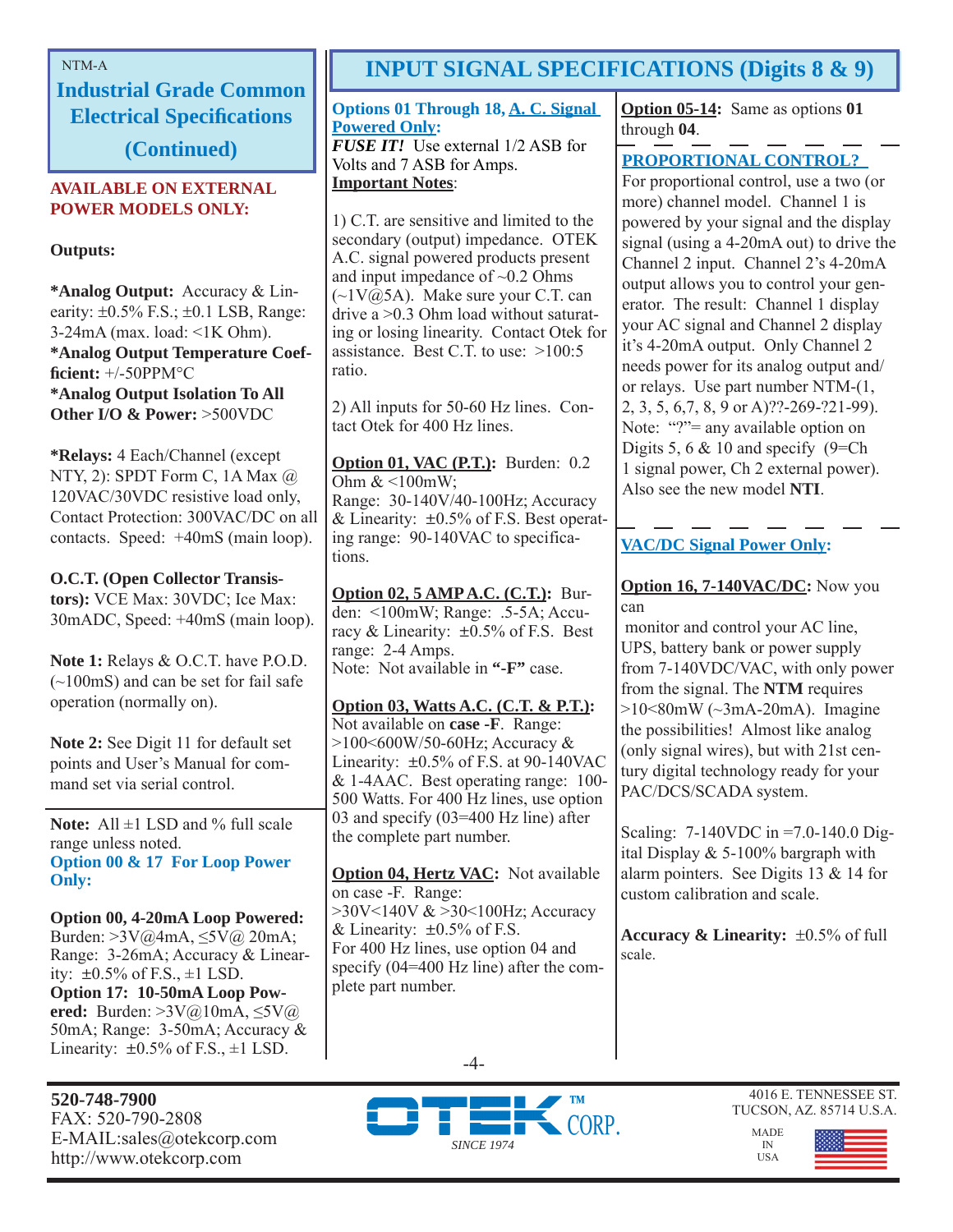|--|

# INPUT SIGNAL SPECIFICATIONS (Digits 8 & 9) **AVAILABLE ON EXTERNAL POWER MODELS ONLY**

| <b>Alarm Outputs (Signal Power): Open</b><br>collector transistors (4) optional. See<br>the ordering information on pages 9-12,<br>digit 11, option 1. For relays, contact<br>Otek (custom).<br>4-20mA Analog Output: Custom,<br>contact Otek (requires >1 watt from<br>input signal).<br>Option 17: 10-50mA Loop Power:<br>See option 00 $& 17$ on page 4 (first)<br>column).<br>Option 18: 10-500mADC Sig-<br>nal Power: Calibration: 10-<br>500mADC=10-500 & 5-100%. For<br>other calibrations, use digit 14 and<br>specify.<br><b>AVAILABLE ON EXTERNAL</b><br><b>POWER ONLY</b><br><b>Option 20:</b> 4-20mA: The burden on<br>the loop is only $0.5V@20mA(25 Ohm)$<br>and you can use the math functions for<br>converting to flow, instantaneous or | <b>Option 27, Watts DC:</b><br>VZin: $10M \Omega/AZ$ in: $1.0\Omega$ , 5W Range:<br>1W<br>Accuracy & Linearity: $\pm 0.5\%$ of F.S. $\pm$<br>1 digit<br>Option 28, Watts DC (1Vx1V): VZin:<br>1M for both inputs<br>Range: 0-1V<br>Accuracy & Linearity: $\pm 0.5\%$ of F.S.<br>$\pm$ 1 digit<br><b>Option 29: Custom:</b> Use this option<br>to describe any custom input, scale or<br>modification to the NTM and contact<br>us for feasibility and cost.<br><b>Options 30-34, Volts RMS:</b> Here we<br>use a True RMS-DC Converter for<br>accurate $(± 0.1\%)$ measurement of sine<br>waves up to 10KHz. For 10-20KHz and<br>SCR accuracy is $\pm$ 1%.<br>VRMS: $Zin$ : $1M\Omega$<br>Range; per options;<br>Accuracy & Linearity: $\pm 0.5\%$ of F.S. $\pm$<br>1 digit | Option 38 (1Vx1VAC):<br>Zin: $1\text{M}\Omega$ for both inputs Range: 1V<br><b>RMS</b><br>Accuracy & Linearity: $\pm 0.5\%$ of F.S.<br>$\pm$ 1 digit<br><b>Note:</b> Always us P.T. & C.T. for op-<br>tions 33, 34, 40, 42, 43 & 44.<br>Option 40 (120VACx5AAC C.T.):<br>Zin: 1M for V & $0.04\Omega$ for I<br>Range: 0-750W<br>Accuracy & Linearity: ±0.5% of F.S.<br>$\pm$ 1 digit<br>Note: Option 40 (120V/5A) includes<br>the shunt $(0.04 \text{ Ohms}/20W)$ on connec-<br>tor only for 5A C.T.<br><b>Options 41-44, Hertz:</b> We use an <b>F-V</b><br>to accept frequencies up to 20KHz<br>and amplitudes from 1-400V peak or<br>dry contact or open collector transistor<br>(O.C.T.). For 50 to 440 Hz power line<br>frequency measurement, use Option #<br>``44."<br>Option 41 (10KHz/5V Logic):<br>Zin: 1M |
|-----------------------------------------------------------------------------------------------------------------------------------------------------------------------------------------------------------------------------------------------------------------------------------------------------------------------------------------------------------------------------------------------------------------------------------------------------------------------------------------------------------------------------------------------------------------------------------------------------------------------------------------------------------------------------------------------------------------------------------------------------------|-----------------------------------------------------------------------------------------------------------------------------------------------------------------------------------------------------------------------------------------------------------------------------------------------------------------------------------------------------------------------------------------------------------------------------------------------------------------------------------------------------------------------------------------------------------------------------------------------------------------------------------------------------------------------------------------------------------------------------------------------------------------------------|----------------------------------------------------------------------------------------------------------------------------------------------------------------------------------------------------------------------------------------------------------------------------------------------------------------------------------------------------------------------------------------------------------------------------------------------------------------------------------------------------------------------------------------------------------------------------------------------------------------------------------------------------------------------------------------------------------------------------------------------------------------------------------------------------------------------|
| totalizer.<br>Accuracy: $\pm 0.5\%$ of F.S. $\pm 1$ digit<br>Options 21-24: VDC: Input imped-<br>ance is 1 Mega Ohms on all VDC<br>ranges.<br>Input impedance $1M\Omega$<br>Range: Per Option<br>Accuracy & Linearity: $\pm 0.5\%$ of F.S. $\pm$<br>1 digit<br><b>Options 25 &amp; 26, mADC:</b> Since the<br>$NTM$ is 2V full scale $(2,000$ Counts)<br>the "Shunt" resistors used are 100<br>Ohms for 10mA and 10 Ohms for<br>100mADC.<br>Input impedance $25:50\Omega$ ; $26:5\Omega$ ;<br>Accuracy & Linearity: $\pm 0.5\%$ of F.S. $\pm$<br>1 digit                                                                                                                                                                                                  | <b>Options 35-37, Amps RMS:</b> We use a<br><b>True RMS-DC</b> Converter for accurate<br>$(± 0.1%)$ measurement of sine waves<br>up to 10KHz. For 10-20KHz and SCR<br>accuracy is $\pm$ 1%.<br>Zin: 35 (0.1A): $2\Omega$ ; 36 (1A): 0.2 $\Omega$ ;<br>37 (5A): $0.04\Omega$ ; Range: Per option<br>Accuracy & Linearity: $\pm 0.5\%$ of F. S<br>$\pm$ 1 digit.<br>Options 38 & 40, Watts RMS:<br>Here we use a <b>True RMS-DC</b> Con-<br>verter for accurate $(± 0.1%)$ measure-<br>ment of sine waves up to 10KHz. For<br>10-20KHz and SCR accuracy is $\pm$ 1%.<br>Input impedances vs. range are the same<br>as for VDC & mADC ranges.                                                                                                                                  | Range: 30-10KHz<br>Accuracy & Linearity: $\pm 0.5\%$ of F.S.<br>$\pm$ 1 digit<br>Option 42 (120V, 40-100Hz):<br>Zin: 1M<br>Range: 50-150VC/30-100Hz<br>Accuracy & Linearity: $\pm 0.5\%$ of F.S.<br>$\pm$ 1 digit<br>Option 43 (240V, 30-100Hz):<br>Zin 1 M; Range: 100-260V/30-100Hz<br>Accuracy & Linearity: $\pm 0.5\%$ of F.S.<br>$\pm$ 1 digit<br>Option 44 (120V, 500 Hz):<br>Zin: 1 M<br>Range: 50-150V/300-500Hz<br>Accuracy & Linearity: $\pm 0.5\%$ of F.S.<br>$\pm$ 1 digit                                                                                                                                                                                                                                                                                                                               |



-5-



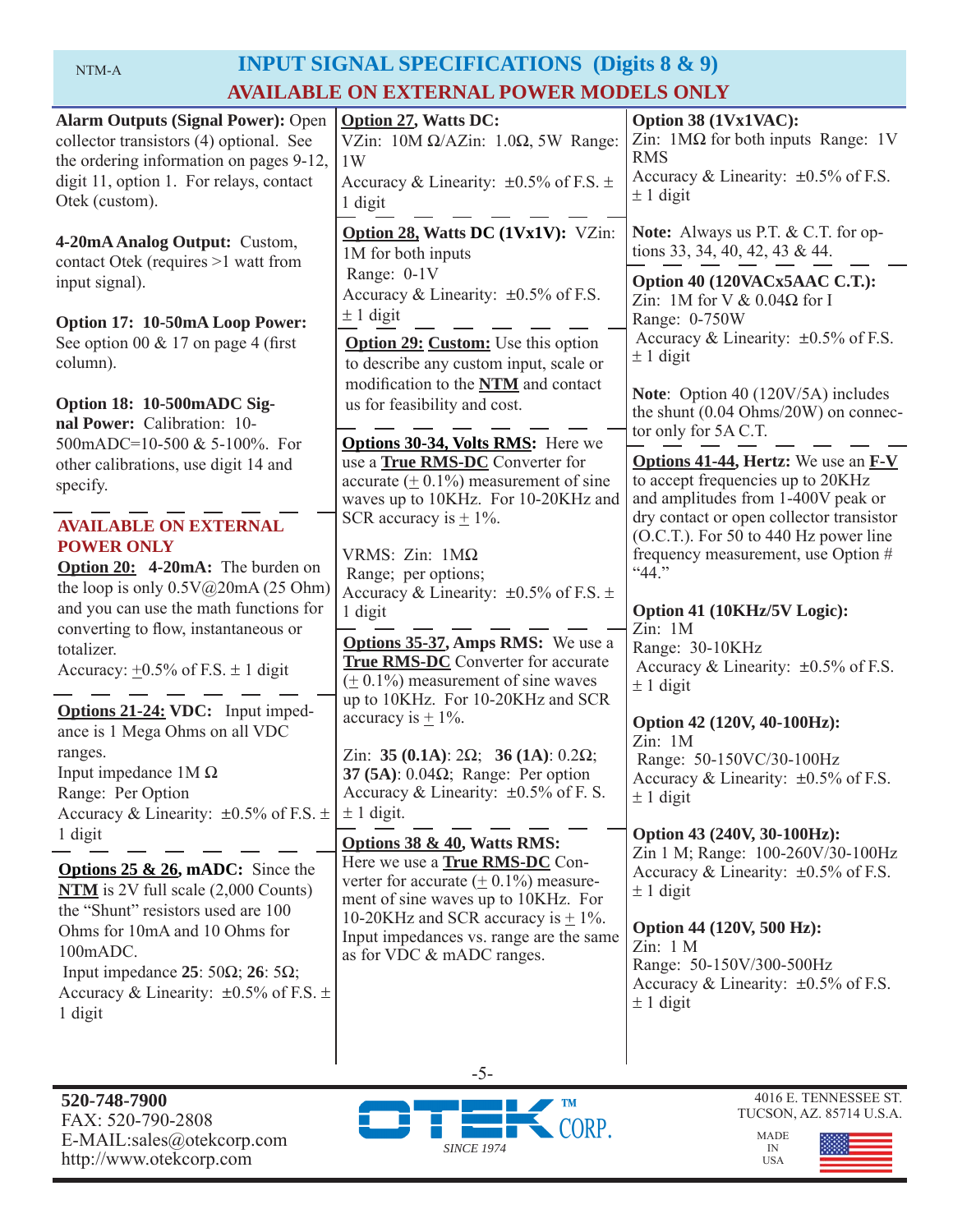# **INPUT SIGNAL SPECIFICATIONS (Digits 8 & 9) NTM-A AVAILABLE ON EXTERNAL POWER MODELS ONLY**

| Option 45: Strain-Gage $(\geq 300 < 4K$                      | Option 48: RTD (PT1000): Same as                                                      | <b>Option 53: pH</b> (Acidity): We use a        |
|--------------------------------------------------------------|---------------------------------------------------------------------------------------|-------------------------------------------------|
| <b>Ohm</b> ): These are typically "Mono-                     | PT100 except it is 1000 Ohms at $0^{\circ}$ C                                         | FET input $(10^{15})$ amplifier and calibrate   |
| lithic" S-G that require constant volt-                      | instead of 100 Ohms $(a)$ 0°C. The same                                               | the $NTM$ for 0-14.00 pH using the              |
| age (preferably) excitation. We use                          | technique is used for copper $\overline{RTD}$ (10                                     | Industry's standard $\pm$ 413 mV = $\pm$ 7pH    |
| 4.096V for high stability and accu-                          | Ohm), contact OTEK. Same connec-                                                      | co-efficient.                                   |
| racy. Use option 29 and <b>specify</b> your                  | tion as Option 47 apply.                                                              | Note: Not temperature compensated,              |
| S-G sensitivity and the <b>NTM</b> display                   |                                                                                       | contact OTEK for auto temperature               |
| at Zero and Full Scale.                                      | Accuracy: $\pm 0.5\%$ of F.S. $\pm$ 1 digit, plus                                     | compensation.                                   |
|                                                              | sensor's error.                                                                       | Accuracy: $\pm 0.5\%$ of F.S. $\pm$ 1 digit     |
| Excitation: 4.096V, 50 PPM/°C                                |                                                                                       | <b>Option 54: ORP (Oxygen Reduction)</b>        |
| Range: $\pm 300 - 4K \Omega$                                 | <b>Note:</b> For long distances $(>300)$                                              | <b>Potential):</b> Our FET amplifier $(10^9)$   |
| Accuracy & Linearity: $\pm 0.5\%$ of F.S.                    | use a 4-20mA transmitter such as our                                                  | accepts the industry standard 2000mV            |
| $\pm$ 1 digit                                                | model NTY from our New Technol-                                                       | F.S. of the probe and the <b>NTM</b> dis-       |
|                                                              | ogy series.                                                                           | plays it in $\%$ (0-100.0%).                    |
| Note on S-G: Some S-G offer $+/-$                            |                                                                                       |                                                 |
| 1VDC or 4-20mA condition output.                             | <b>Option 50: Thermocouple (Type)</b>                                                 | Accuracy: $\pm 0.5\%$ of F.S. $\pm$ 1 digit     |
| Use Option 29 and specify.                                   | <b>J):</b> This $TC$ has a range of -210 to +                                         |                                                 |
|                                                              | 760 <sup>o</sup> C (-350 + 1390 <sup>o</sup> F). Its color is                         | <b>Option 55: %RH:</b> This conditioner is      |
| Option 47: RTD (PT100): Note: For                            | white $(+)$ and Red $(-)$ , cold junction                                             | designed to interface to a typical (ca-         |
| options 47 & 48 you can change °C to                         | (CJ) is at the connector. Make sure the                                               | pacitance type) 2-3pF/% of <b>RH</b> made       |
| °F and RTD type via serial port.                             | connections from the NTM and your                                                     | by several manufacturers. Use Option            |
|                                                              | TC are as close to the NTM entrance<br>as possible to avoid errors. If you            | "29" and contact OTEK to specify your           |
| We excite your 2, 3 or 4 wire RTD                            | short out the $NTM's + TC & FC$ to-                                                   | sensor's specifications.                        |
| with 200µA to avoid the "self heating"                       | gether, the <b>NTM</b> will read the ambient                                          | Accuracy: $\pm$ 0.5% RH of signal input.        |
| effect. The range of the <b>NTM</b> is the                   | temperature at the junction due to its                                                | $\pm$ 1 digit                                   |
| same as your $\overline{RTD}$ typically -200 $\degree$ C     | built-in C.J.C.                                                                       | <b>Option 56 Resistance (0-10K Ohm):</b>        |
| to +800 <sup>o</sup> C (-328 + 1562 <sup>o</sup> F). You can | Note: You can change °C to F and TC                                                   | Want a simple 4-20mA transmitter?               |
| place the decimal point at will (typi-                       | type via serial port.                                                                 | Just connect a 10K Ohm (others on               |
| cally -200.0 to 800.0. The <b>PT100</b> has                  |                                                                                       | request) potentiometer to the NTM and           |
| a temperature coefficient of 0.00385                         | Accuracy: $\pm 2^0$ F.S. of signal input.                                             | control any 4-20mA input valve, motor,          |
| Ohms/Ohm/ <sup>0</sup> C. (For legacy 0.00392 TC             |                                                                                       | transducer, etc. Accuracy & Linearity           |
| (known as ANSI 392) contact OTEK                             | <b>Option 51: TC (Type K):</b> This is yel-<br>low (+) and red (-) and has a range of | is $\pm 0.5\%$ of F. S. $\pm$ 1 digit; Standard |
| and use Option "29".                                         | $-270 + 1370$ <sup>o</sup> C ( $-440 + 2500$ <sup>o</sup> F). The                     | Calibration: 0-10K Ohms=4-20mA.                 |
| Accuracy: $+0.5\%$ of F.S. $\pm$ 1 digit, plus               | same notes as Option 50 apply.                                                        | Use option #29 and specify your cali-           |
| sensor's error.                                              | <b>Accuracy:</b> $\pm 1^0$ F.S. of signal input                                       | bration. Ideal for transducers.                 |
|                                                              |                                                                                       | <b>Option 57, 10-50mA Range: 10</b>             |
| Note: For 2 wire, jump - S to -E and $+S$                    | <b>Option 52: TC (Type T):</b> This blue                                              | Ohms input resistance                           |
| to $+E$ . For 3 wire only jump -S to -E.                     | $(+)$ and red $(-)$ $\underline{TC}$ has the range of                                 | Accuracy & Linearity: ±0.5% of F.S.             |
|                                                              | $-270^{\circ} + 400^{\circ}$ C ( $-440 + 750^{\circ}$ F). Same                        | $±1$ Digit                                      |
|                                                              | notes as Option 50 apply.                                                             |                                                 |
|                                                              |                                                                                       |                                                 |
|                                                              | Accuracy: $\pm 2^0$ F.S. of signal input.                                             |                                                 |
|                                                              |                                                                                       |                                                 |



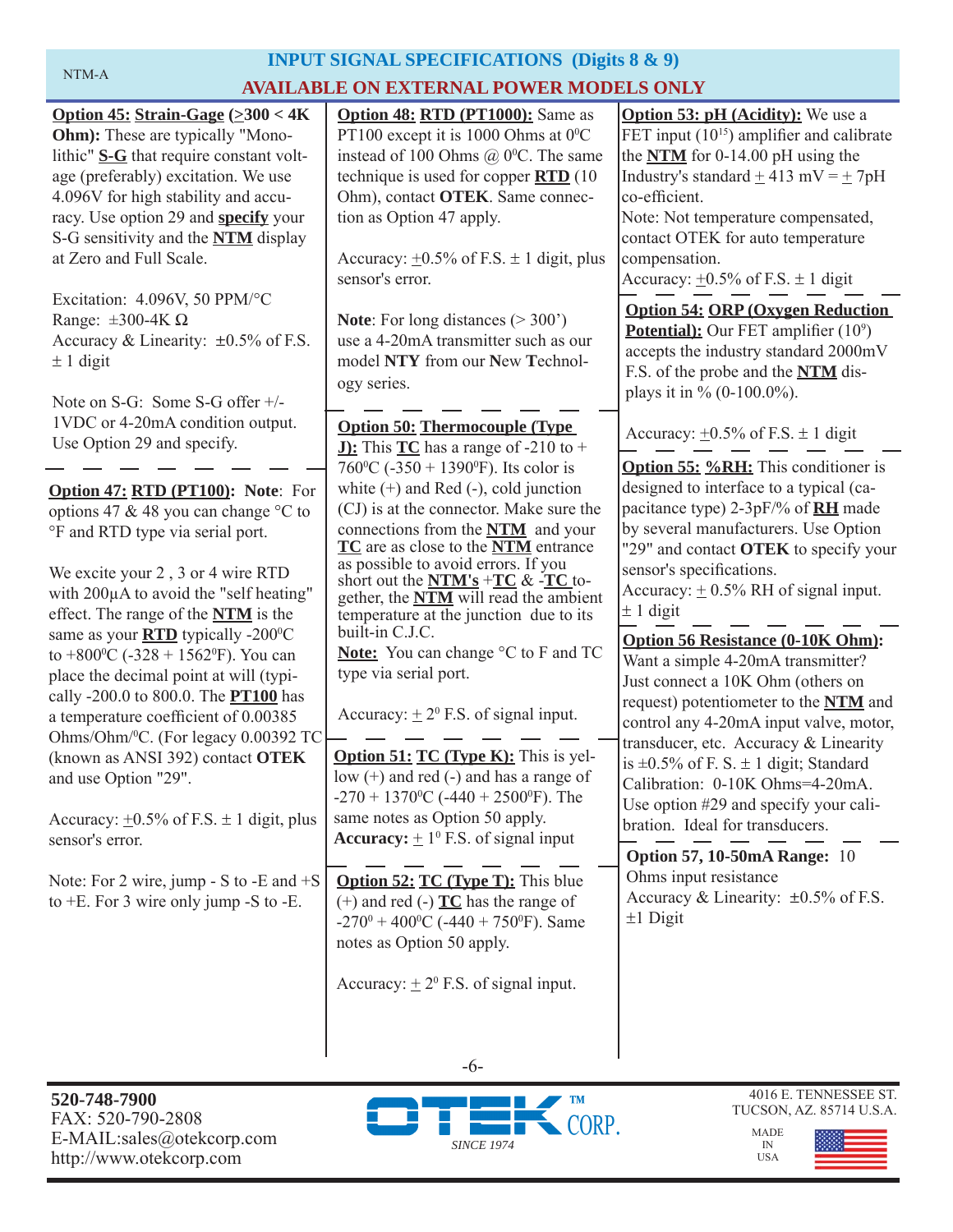| <b>Description, Notes &amp; Order (Continued)</b><br>NTM-A                                                                                                                                 |                                                                                                                                                                    |                                                                                                                                                                         |  |  |
|--------------------------------------------------------------------------------------------------------------------------------------------------------------------------------------------|--------------------------------------------------------------------------------------------------------------------------------------------------------------------|-------------------------------------------------------------------------------------------------------------------------------------------------------------------------|--|--|
| <b>Option 58: Serial Input Remote Dis-</b>                                                                                                                                                 | <b>Digit 10 (Power Input):</b>                                                                                                                                     | <b>Digit 11 (Control Outputs):</b>                                                                                                                                      |  |  |
| play/Controller: Here you can use the<br>unit as a remote display & controller                                                                                                             | (Continued)                                                                                                                                                        | (Continued)                                                                                                                                                             |  |  |
| with modified ASCII to alpha-numeric                                                                                                                                                       | Digit 10, Option 3, 7-32VDC: Same                                                                                                                                  | <b>AUTOMATIC BAR COLORS:</b>                                                                                                                                            |  |  |
| display for DCS SCADA, PLC sys-<br>tems.                                                                                                                                                   | as option 2 but with wide input range<br>of $7-32$ VDC. Efficiency: $>75\%$ .                                                                                      | Limits/Colors Factory default (% of<br>Full Scale): Also see digit 14.                                                                                                  |  |  |
| See the user's manual for simple com-<br>mands to use the <b>NTM</b> in PAC (Pro-<br>cess Automation Control) applications.                                                                | <b>Digit 10, Option 4, 90-265VAC:</b> This<br>option accepts 50-60Hz. For 100-<br>300VDC or 400 Hz, use Digit 10, op-<br>tion 9 and specify. Efficiency: $>70\%$ . | Low-Low Limit $(<10\%$ ): Red Bar,<br>OCT1/K1 "ON"<br>Low Limit $(<20\%)$ : Yellow Bar,                                                                                 |  |  |
| <b>Digit 10 (Power Input):</b>                                                                                                                                                             | <b>Digit 11 (Control Outputs):</b>                                                                                                                                 | OCT2/K2 "ON"<br>High Limit (>80%): Yellow Bar,                                                                                                                          |  |  |
| <b>LOOP &amp; SIGNAL POWER ONLY:</b><br>Digit 10, Option 0, Powerless, No<br><b>Power Required: The Input Fail</b><br>detect/Alarm (patent pending) flashes                                | <b>AVAILABLE ON EXTERNAL</b><br><b>POWER ONLY</b>                                                                                                                  | OCT3/K3 "ON"<br>Hi-Hi Limit (>90%): Red Bar, OCT4/<br>K4 "ON"                                                                                                           |  |  |
| the display "INPT FAIL $(n \cap P_E \cap F_n   L)$ "<br>and transmits this serial message for<br>$\sim$ 20 seconds, after which it will cease.<br>This feature is available in all models. | Digit 11, Control Outputs: Options<br>1, 3 or 5: Open Collector Transis-<br>tors (O.C.T.): They are NOT isolated<br>from each other (common emitter) but           | Safe Area $(>20<80\%)$ : Green bar<br>will follow signal input and if outside<br>the limits, it will change its color to the<br>limit's color (yellow or red). See com- |  |  |

are **isolated** between channels and can sink a maximum of 30 mA and sustain a maximum of  $30V_{CE}$  (the O.C.T. are normally used to drive S.S.R.).When you order options **2**, **4** or **6** (Relays), we use the O.C.T. to drive the relays.

**NOTE**: You can use the internal isolated 5VDC power to drive loads with the O.C.T. Total maximum current

**Digit 11, Options 2, 4 or 6: Relays:** are S.P.D.T. (1C) and can switch maximum resistive loads of 1 Amp  $(a)$  120 VAC or 30 VDC. They include 300V varistors at their contacts. Inductive loads must be attenuated by the user.

available is 50mADC.

This feature is available in all models. If desired on powered models, use option **9** on Digit **14** and specify "input fail detection." Signal Fail Requirement: Unit must be "On" for at least 1 minutes at >50% of full scale for it to operate.

#### **EXTERNAL POWER ONLY:**

**Digit 10, Option 1, USB Powered:** 

The NTM series requires > 1 < 1.5 Watts/Channel (worst case, fully loaded) meaning that you can power it through the USB port, but this option eliminates the isolation from USB to input signal. Analog output remains isolated contact OTEK for more details or use options 2-4.

**Digit 10, Option 2, 5VDC:** 5VDC is used to drive the relays  $(\leq 40 \text{mA/relay})$ and/or the DAC via internal isolated 5-30VDC-DC (<200mA). If you order relays and analog out, you will need  $\sim$ 300mA/channel. This option is also isolated from the input signal.

**520-748-7900** FAX: 520-790-2808 E-MAIL:sales@otekcorp.com http://www.otekcorp.com



4016 E. TENNESSEE ST. TUCSON, AZ. 85714 U.S.A.

MADE IN USA



mands in user's manual to customize

For other configurations, use option **9** on Digit **14** (field configurable). Max power consumption per relay: 50mA@5VDC (0.25W). See Digit **14**.

**External Control:** You can control the O.C.T./Relays via the serial port at will with simple commands. They don't have to be assigned to the bar colors/set

1. Digit **11** is governed by Digit **7** (# of Channels) & Digit **4** (Housing). Reason: Digit **11** can **NOT** have more channels than permitted by Digit **7** o it cannot fit in the housing (Digit 4).

**Note**: Some models only offer 2 relays (see the ordering information). You can

assign any relay to any limit.

your bargraph colors.

points, but are by default.

**Notes:** 

-7-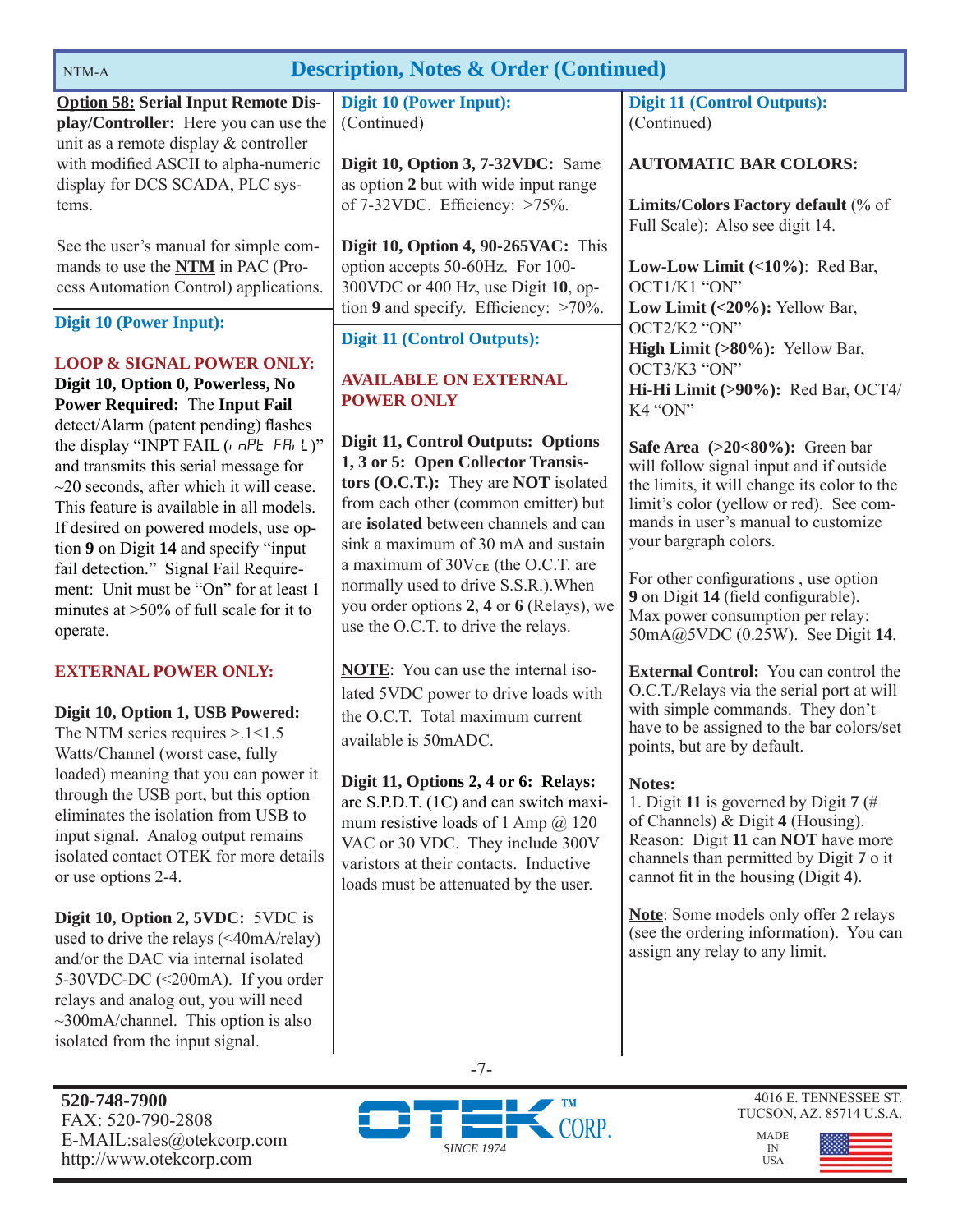# NTM-A **Description, Notes & Order (Continued)**

# **Digit 12 (Analog /Power Output): AVAILABLE ON EXTERNAL POWER ONLY**

**Digit 12, Analog Output, Options 1, 3 or 5:** This isolated output is factory set to follow the input (0-F.S. in=4- 20 out) but can also be set for other outputs or serially controlled by simple commands via the serial port. For other outputs, use option **9** and specify, including reverse scale (4-20=20-4), bipolar and PID. Power consumption: 200mA@5VDC (1W). Accuracy & Linearity:  $\pm 0.5\%$  of full scale.

**Analog Output External Control (Use Option 9 and specify):** A) 0-100mVDC in=4-20mA out; B) 0-10K Ohm in=4-20mA out; C) Use options 58, 68, 78 or 88 and control it via serial port.

**Digit 12, 30 VDC Out, Options 2, 4 or 6:** Use this option to power your 4-20mA transmitter or other transducer. Maximum current is 25mADC. It's isolated and is the same power source we use for 4-20mA out. Power consumption: 200mA@5VDC (1W)/ channel.

 1. This digit 12 is governed by digits 4 (Housing) & 7 (# of Channels). Reason: Digit 12 cannot have more outputs than input channels (Digit 7), which is governed by Digit 4 (Housings).

# **Digit 13 (Scale Plate):**

**Digit 13, Scale Plate:** Option **0** is a standard scale plate that reads 0-100%. Use option **9** for custom printing and contact Otek.

# **Digit 14 (Range/Calibration):**

**0**= Factory Default: 0-Full Scale Input=0-100% bar and 0-100.0 digits. Colors: <10>90%: Red; <20>80%: Yellow; >20<80%: Green. Use Option **9** (custom) and contact Otek. Also see Control Outputs (Digit 11).

**Bargraph Default**: 0-full scale= 0-100%. You can program it for single pointer, or three or five bars via the serial port.

# **ABOUT OUR INPUT FAIL DETECTION**

Only available on Powerless™ models. While in normal operation, we store excess energy and use it to power the NTM if and when the signal fails (post mortem).

# FRIL



# **Important Note on A.C. Powerless**

The NTM, UPM & NT Series can extract energy from your A.C. signal to power itself and opto isolated serial, optional O.C.T. (Digit 11, options 1, 3, 5 or 7), and to power the optional 4-20mA output (Not 20-4mA out) from a wide input range. External power is required to power the optional relays (Digit 11, options 2, 4, 6 & 8) (200mW each). If you need relays, either use the external powered options on Digits 8 & 9 (33, 37, 40 or 42) and the Digit 10 power input options (1-4) or use Powerless<sup>™</sup> options 01-04 on Digits  $8 \& 9$ and Power Input option 09 (custom) on Digit 10 and specify (09=Power for relays and DAC). Result: The signal will power the instrument and will include our patented **Signal Fail Detection & Alarm**. The relays and analog output are powered by the external power option (all 100% isolated).

# Need a Transmitter? See model **NTT**



**520-748-7900** FAX: 520-790-2808 E-MAIL:sales@otekcorp.com http://www.otekcorp.com



-8-

4016 E. TENNESSEE ST. TUCSON, AZ. 85714 U.S.A.

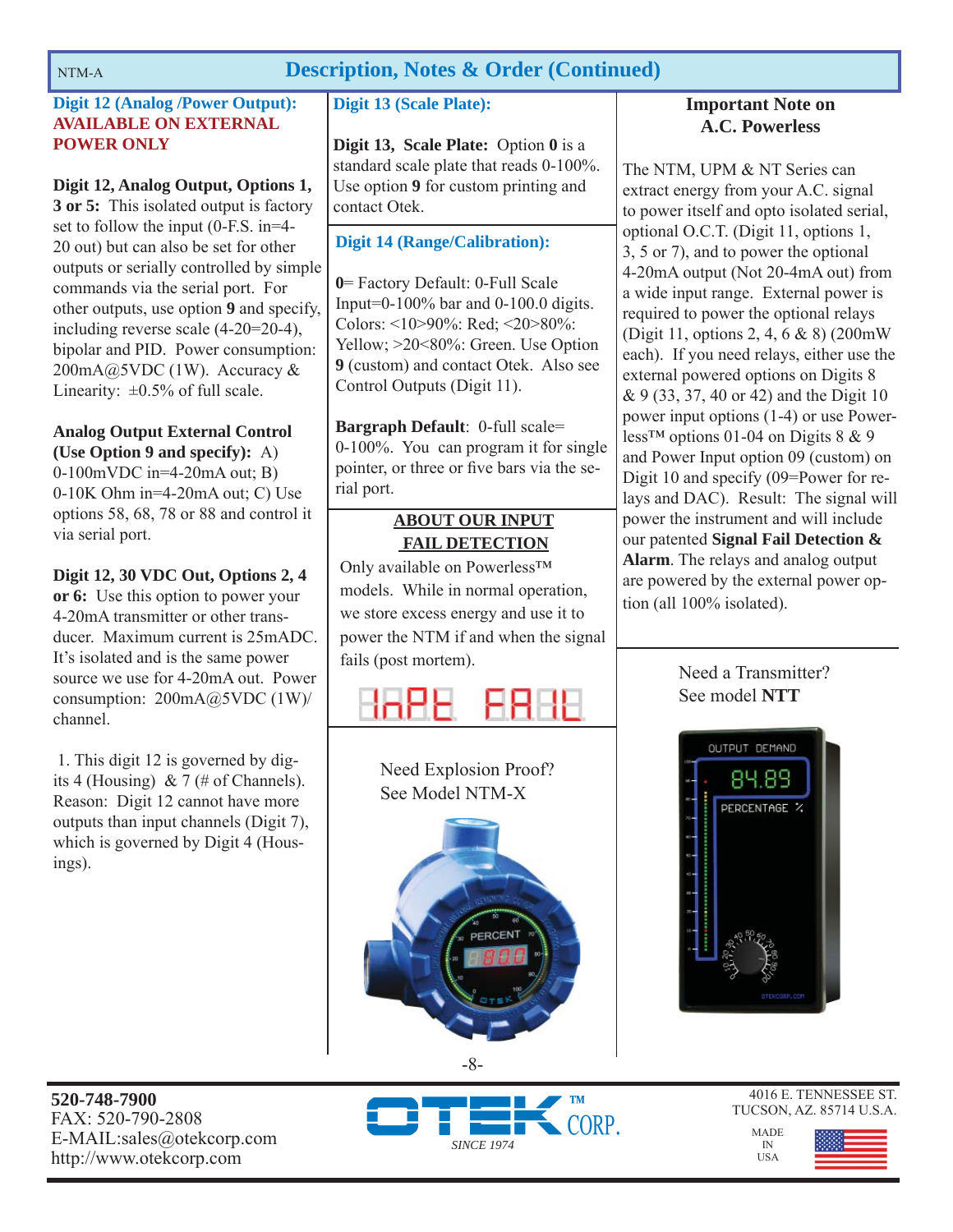# **NTM-A LOOP POWER ORDERING INFORMATION 5-1-17**

# 1, 2 or 3 CHANNEL **LOOP** POWERED DISPLAY **NTM-A**





17.........10-50mA, All Channels=Input, Loop Power

# **NOTE: Please READ BEFORE building part number**:

1. USB I/O is powered by VUSB. RS485 requires 5V@~3mA.

2. Otek will build to certain nuclear or MIL-Standards but testing and confirmation of compliance, if required, will be quoted as a separate line item.

3. Multi-channel input signal is the same for all channels.

4. Channel 1 is top, 2 is middle, 3 is bottom.

### **SEE CUSTOMIZED USER'S MANUAL FOR SPECIFIC CONNECTIONS at:**

*http://www.otekcorp.com/ confi gurator/nts/*

**520-748-7900** FAX: 520-790-2808 E-MAIL:sales@otekcorp.com http://www.otekcorp.com



Build Your Own Part Number/Receive a Quote at:  **http://www.otekcorp.com/ confi gurator/nts**/



4016 E. TENNESSEE ST. TUCSON, AZ. 85714 U.S.A.

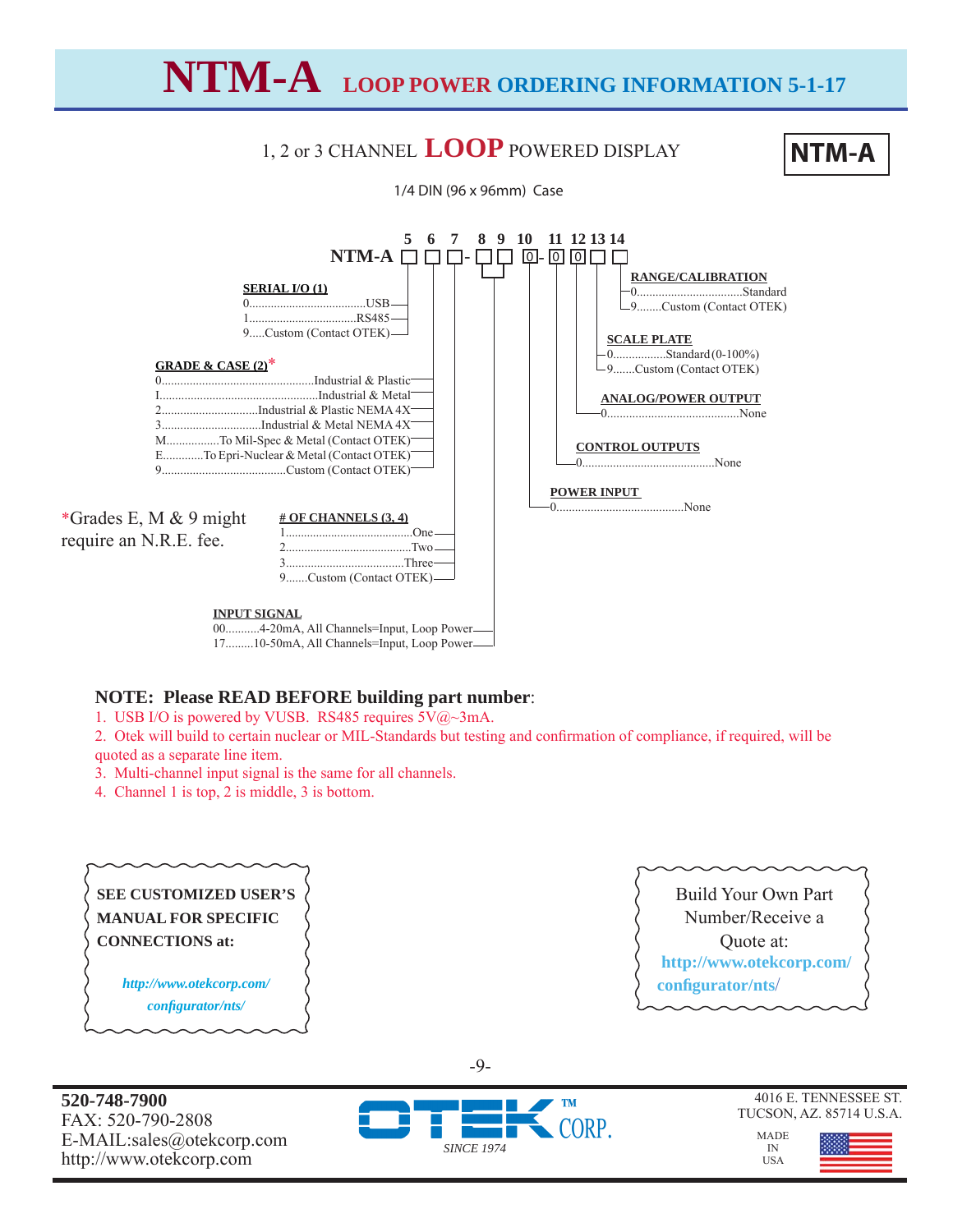# **NTM-A SIGNAL POWER ORDERING INFORMATION 5-1-17**



#### **NOTE:**

2. USB I/O is powered by VUSB. RS485 requires  $5V@\sim 3mA$ .

3. Otek will build to certain nuclear or MIL-Standards but testing and confirmation of compliance, if required, will be quoted as a separate line item.

- 4. For other ranges (i.e. 400 Hz) use option 9 and specify.
- 5. Multi-channel input signal selected is the same for all channels.
- 6. Channel 1 is top, 2 is middle, 3 is bottom.

**520-748-7900** FAX: 520-790-2808 E-MAIL:sales@otekcorp.com http://www.otekcorp.com



-10-

4016 E. TENNESSEE ST. TUCSON, AZ. 85714 U.S.A.

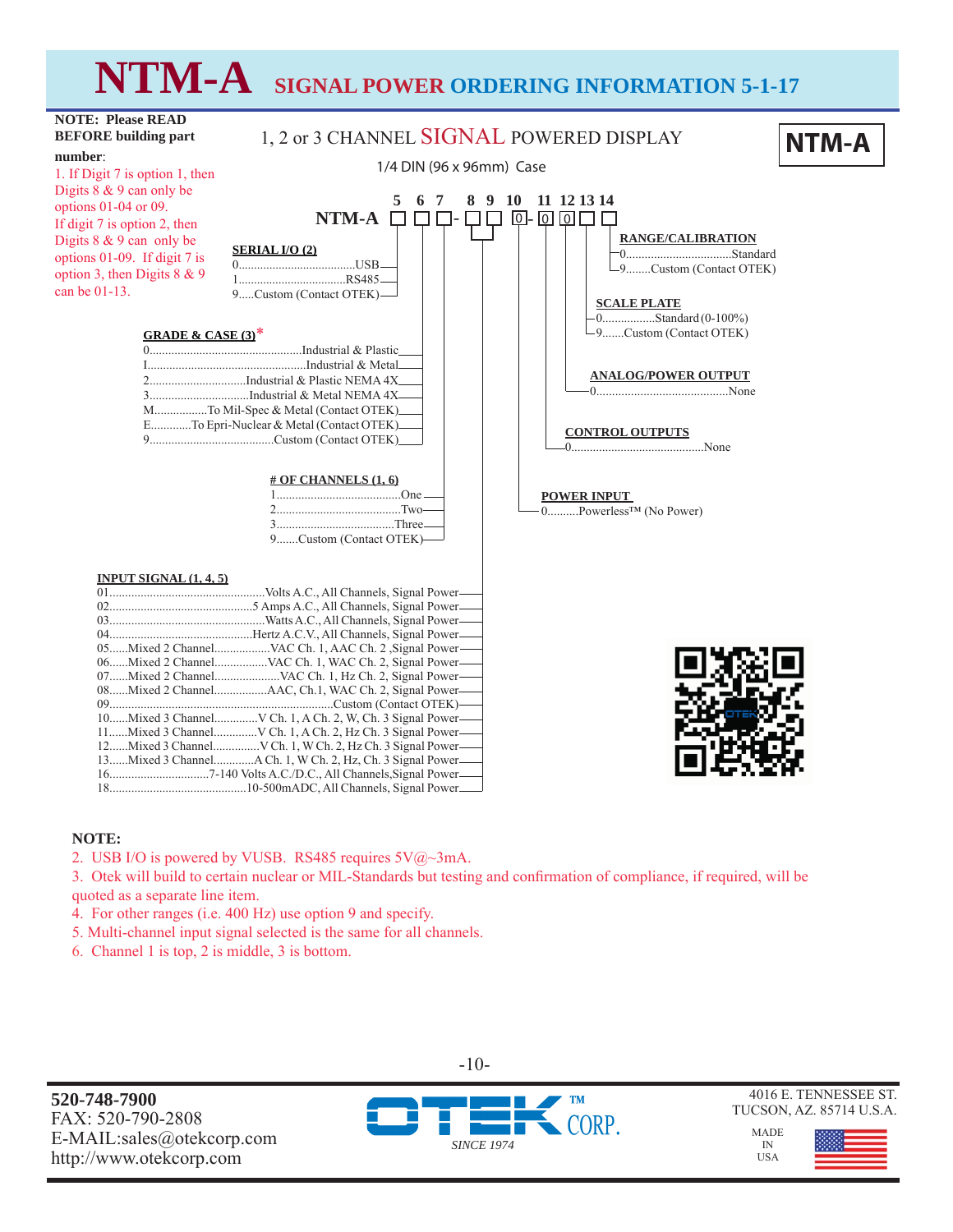# **NTM-A EXTERNAL POWER ORDERING INFORMATION 5-1-17**

#### **NTM-A SERIAL I/O (1)** 0...................................................USB 1................................................RS485 2...............................................Ethernet 3.......USB & μSD Memory (Pending) 4....RS485 & μSD Memory (Pending) 9...................Custom (Contact OTEK) **CONTROL OUTPUTS (2, 3)** 0...........................................None 1....CH. 1.....................O.C.T. (4) 2....CH. 1.....................Relays (4) 3....CH. 1 & 2..............O.C.T. (8) 4....CH. 1 & 2..............Relays (8) 5....CH. 1, 2 & 3........O.C.T. (12) 6....CH. 1, 2 & 3........Relays (12) 9...........Custom (Contact OTEK) **RANGE/CALIBRATION** 0..................................Standard  $\Box$ 9.........Custom (Contact OTEK) **SCALE PLATE** 0.................Standard (0-100%) L<sub>9</sub>.......Custom (Contact OTEK)  $-$ QQ $\Box$ **ANALOG/POWER OUTPUT (2, 3)** 0...................................................None 1....CH. 1...........................4-20mA Out 2....CH. 1................................30V Out 3....CH. 1 & 2..................4-20mA Out 4....CH. 1 & 2.........................30V Out 5....CH. 1, 2 & 3..............4-20mA Out 6....CH. 1, 2 & 3.....................30V Out 9....................Custom (Contact OTEK) **INPUT SIGNAL (2, 5, 6)** See Page 12 and enter option number for Digits 8 & 9. **# OF CHANNELS (2, 4)** 1......................................One 2......................................Two 3....................................Three 9......Custom (Contact OTEK)  **5 6 7 8 9 10 11 12 13 14** 1, 2 or 3 CHANNEL**EXTERNAL** POWERED CONTROLLER **NTM-A** 1/4 DIN (96 x 96mm) Case **NOTE: Please READ BEFORE building part number**: 1. If digit 10 is option 1, then digit 5 must be option 0 or 3. USB I/O is powered by VBUS (3mA). RS485 requires 5V@~3mA. 2. If Digit 7 is option 1, then Digits 8 & 9 can only be options 20-58, and Digits 11 and 12 can only be options 0-2 or 9. If digit 7 is option 2, then Digits  $8 \& 9$ can only be options 20-69, and Digits 11 and 12 can only be options 0-4 or 9. If digit 7 is option 3, then Digits 8 & 9 can be options 20-79, and Digits 11 and 12 can be options 0-9. **POWER INPUT (1)** 1....................Non-Isolated USB 2..........................Isolated 5VDC 3....................Isolated 7-32VDC 4.................Isolated 90-265VAC 9..........Custom (Contact OTEK) \*Grades E, M & 9 might require an N.R.E. fee. **GRADE & CASE (3)**\* 0.................................................Industrial & Plastic I...................................................Industrial & Metal 2...............................Industrial & Plastic NEMA 4X 3................................Industrial & Metal NEMA 4X M.................To Mil-Spec & Metal (Contact OTEK) E.............To Epri-Nuclear & Metal (Contact OTEK) 9........................................Custom (Contact OTEK)

#### **NOTES (Continued):**

3. Otek will build to certain nuclear or MIL-Standards but testing and confirmation of compliance, if required, will be quoted as a separate line item.

- 4. Channel 1 is top, 2 is middle, 3 is bottom.
- 5. For 400 Hz line, use option 29, 69 or 79 and specify input. Peak & Hold to 50KHz function on request.
- 6. 50mV shunt not included.

**520-748-7900** FAX: 520-790-2808 E-MAIL:sales@otekcorp.com http://www.otekcorp.com



-11-

4016 E. TENNESSEE ST. TUCSON, AZ. 85714 U.S.A.

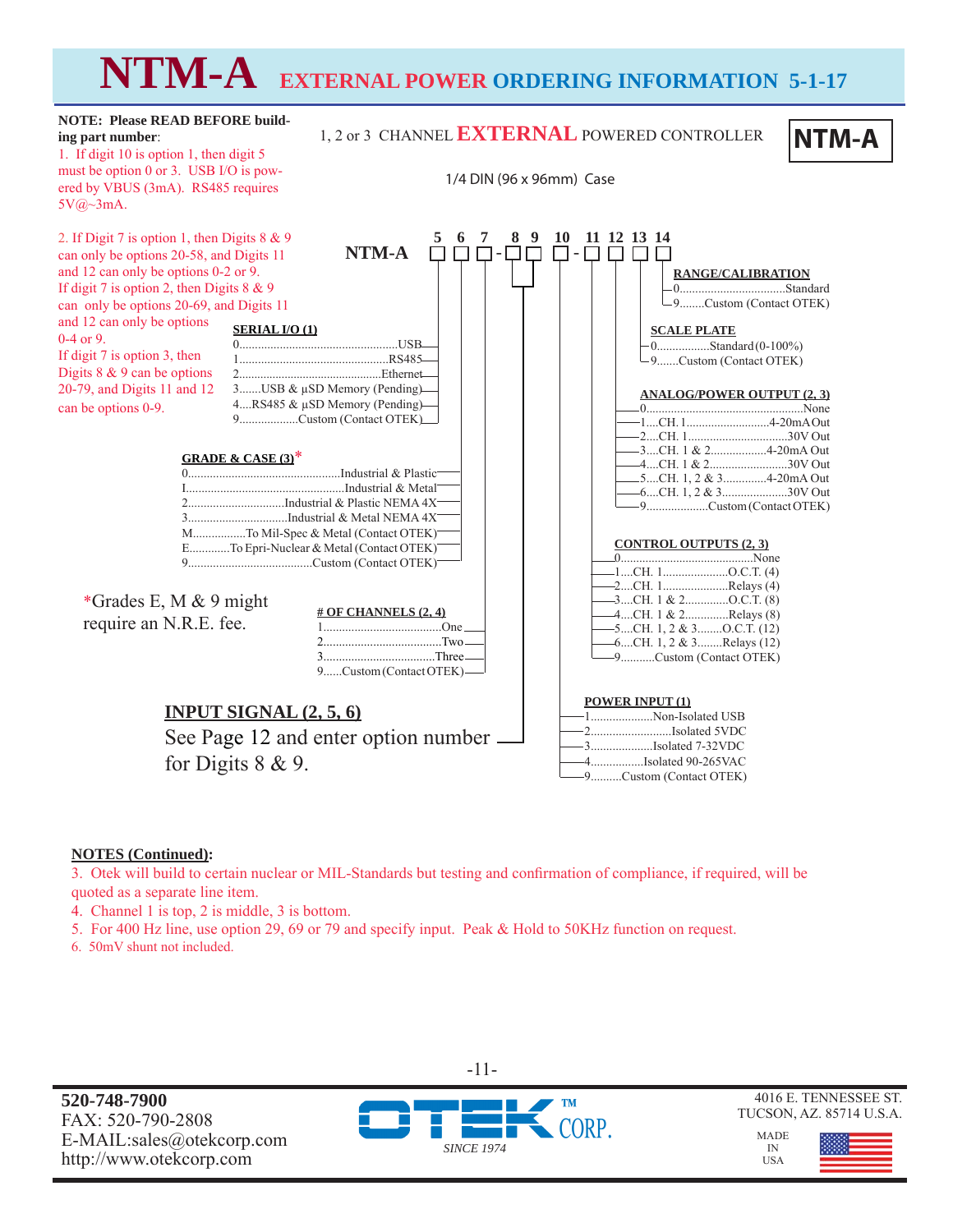# **MODEL NTM-A DIGITS 8 & 9 INPUT SIGNAL ORDERING INFORMATION 5-1-17**

# **AVAILABLE ON EXTERNAL POWER MODELS ONLY**

# **INPUT SIGNAL 5 6 7**   $\blacksquare$   $\blacksquare$   $\blacksquare$   $\blacksquare$   $\blacksquare$   $\blacksquare$ **8 9**  - **10 11 12 13 14**

| <b>MIXED INPUT SIGNALS (2 CHANNELS)</b>        |
|------------------------------------------------|
|                                                |
| $-61$ Ch.1: 10V; Ch.2: 1A (.2 $\Omega$ ) RMS   |
| $-62$ Ch.1:100V; Ch.2:1A (.2 $\Omega$ ) RMS    |
| -63Ch.1:100V; Ch.2: 50mVRMS                    |
| $-64$ Ch.1: 150V; Ch.2: 5A (.04 $\Omega$ ) RMS |
| $-65$ Ch.1: 250V; Ch.2: 5A (.04 $\Omega$ ) RMS |
| -66Ch.1: 150V; Ch.2: 100Hz (120 V Line) RMS    |
| -67Ch.1: 250V; Ch.2: 100 Hz (240V Line) RMS    |
|                                                |
|                                                |
|                                                |

| <b>MIXED INPUT SIGNALS (3 CHANNELS)</b> |  |
|-----------------------------------------|--|
|-----------------------------------------|--|

| $-$ 70Ch.1:1V; Ch.2:1A(.2 $\Omega$ ); Ch.3: WRMS              |
|---------------------------------------------------------------|
| $-71$ Ch.1:10V; Ch.2:1A(.2 $\Omega$ ); Ch.3: WRMS             |
| $-$ 72Ch.1:100V; Ch.2:1A(.2 $\Omega$ ); Ch.3: WRMS            |
|                                                               |
| $-$ 74Ch.1: 150V; Ch.2: 5A (.04 $\Omega$ ); Ch.3: W RMS       |
| $-$ 75Ch.1: 250V; Ch.2: 5A (.04 $\Omega$ ); Ch.3: W RMS       |
| $-$ 76Ch.1: 150V; Ch. 2: 5A (.04 $\Omega$ ); Ch.3: 100Hz RMS  |
| $-$ 77Ch.1: 250V; Ch. 2: 5A (.04 $\Omega$ ); Ch.3: 100 Hz RMS |
|                                                               |
|                                                               |

| 29Custom (Contact OTEK)-           |  |
|------------------------------------|--|
|                                    |  |
|                                    |  |
|                                    |  |
|                                    |  |
|                                    |  |
|                                    |  |
|                                    |  |
|                                    |  |
|                                    |  |
|                                    |  |
| 41Hertz (10KHz/5V Logic) F.S. -    |  |
| 42Hertz (120VAC/40-100 Hz) F.S.-   |  |
| 43Hertz (240VAC/30-100 Hz) F.S.-   |  |
| 44Hertz (120VAC/500 Hz) F.S.-      |  |
| 45Strain-Gage (≥300<4K Ohm)-       |  |
|                                    |  |
|                                    |  |
|                                    |  |
|                                    |  |
|                                    |  |
|                                    |  |
|                                    |  |
| 55% RH (Specify Sensor)—           |  |
|                                    |  |
|                                    |  |
| 58None (Serial Input Remote Meter) |  |

**INPUT SIGNAL, All channels same input. (2, 5, 6)**

### NOTES:

2. If Digit 7 is option 1, then Digits 8 & 9 can only be options 20-58, and Digits 11 and 12 can only be options 0-2 or 9. If digit 7 is option 2, then Digits  $8 \& 9$  can only be options 20-69, and Digits 11 and 12 can only be options 0-4 or 9. If digit 7 is option 3, then Digits  $8 \& 9$  can be options 20-79, and Digits 11 and 12 can be options 0-9.

5. For 400 Hz line, use option 29, 69, 79 or 89 and specify input. Peak & Hold to 50KHz function on request.

6. 50mV shunt not included.

**520-748-7900** FAX: 520-790-2808 E-MAIL:sales@otekcorp.com http://www.otekcorp.com



-12-

4016 E. TENNESSEE ST. TUCSON, AZ. 85714 U.S.A.